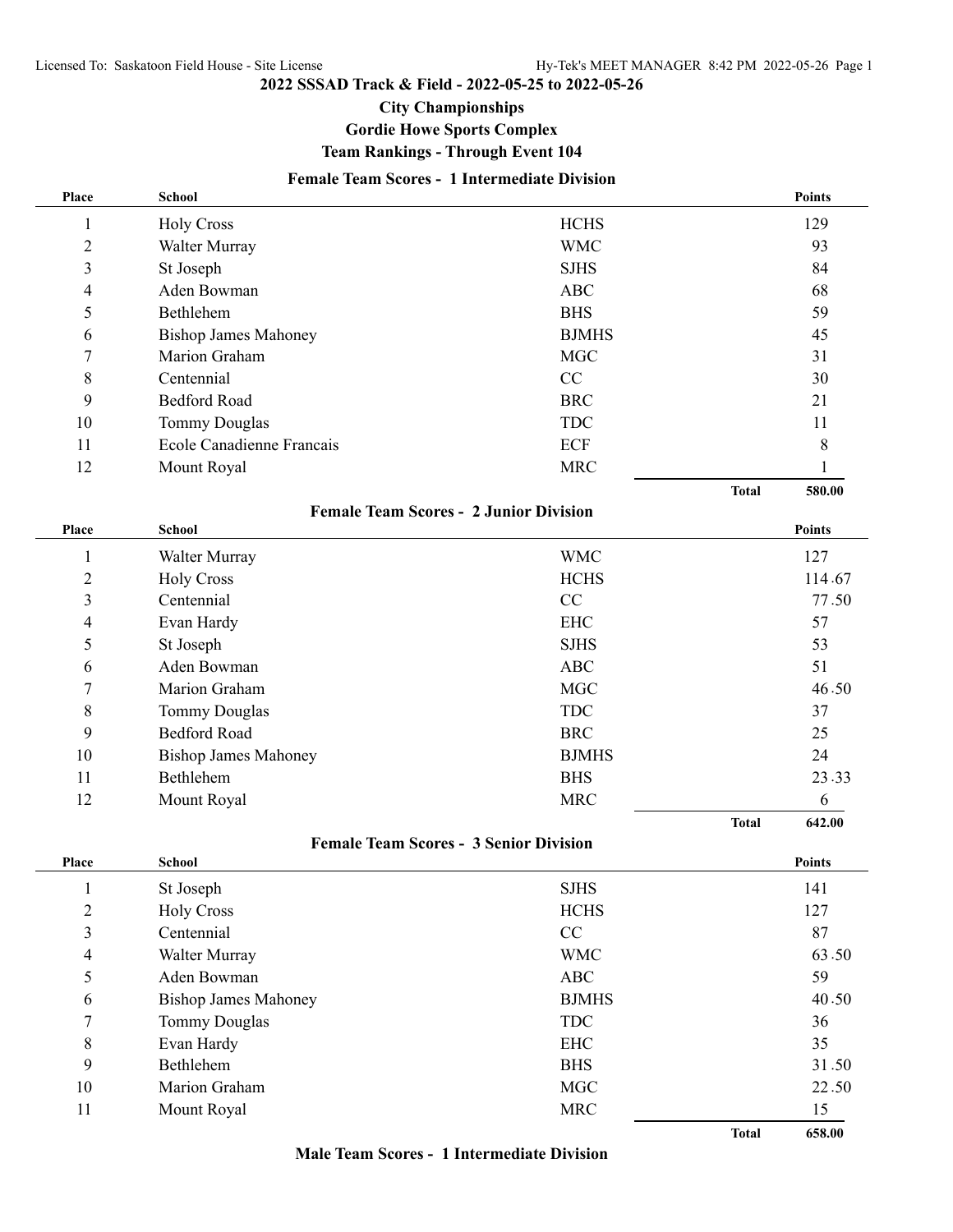#### **2022 SSSAD Track & Field - 2022-05-25 to 2022-05-26**

### **City Championships**

## **Gordie Howe Sports Complex**

**Team Rankings - Through Event 104**

### **Male Team Scores - 1 Intermediate Division**

| Place                   | <b>School</b>               |                                             |              | <b>Points</b> |
|-------------------------|-----------------------------|---------------------------------------------|--------------|---------------|
| 1                       | Walter Murray               | <b>WMC</b>                                  |              | 88            |
| $\overline{2}$          | St Joseph                   | <b>SJHS</b>                                 |              | 87.50         |
| $\overline{\mathbf{3}}$ | Bethlehem                   | <b>BHS</b>                                  | 74.50        |               |
| 4                       | <b>Holy Cross</b>           | <b>HCHS</b>                                 | 55           |               |
| 5                       | Aden Bowman                 | ABC                                         | 44           |               |
| 6                       | Evan Hardy                  | <b>EHC</b>                                  | 41           |               |
| 7                       | <b>Bishop James Mahoney</b> | <b>BJMHS</b>                                | 40           |               |
| 8                       | Saskatoon Christian         | <b>SCS</b>                                  | 39           |               |
| 9                       | <b>Tommy Douglas</b>        | <b>TDC</b>                                  | 37           |               |
| 10                      | Mount Royal                 | <b>MRC</b>                                  |              | 36            |
| 11                      | Marion Graham               | <b>MGC</b>                                  |              | 35            |
| 12                      | <b>Bedford Road</b>         | <b>BRC</b>                                  |              | 30            |
| 13                      | Centennial                  | CC                                          |              | 10            |
|                         |                             |                                             | <b>Total</b> | 617.00        |
|                         |                             | <b>Male Team Scores - 2 Junior Division</b> |              |               |
| Place                   | <b>School</b>               |                                             |              | <b>Points</b> |
| $\mathbf{1}$            | <b>Holy Cross</b>           | <b>HCHS</b>                                 |              | 122           |
| $\overline{2}$          | St Joseph                   | <b>SJHS</b>                                 |              | 114           |
| $\overline{\mathbf{3}}$ | Walter Murray               | <b>WMC</b>                                  |              | 100           |
| 4                       | Aden Bowman                 | <b>ABC</b>                                  |              | 67            |
| 5                       | Centennial                  | CC                                          |              | 48            |
| 6                       | Marion Graham               | <b>MGC</b>                                  |              | 45            |
| $\overline{7}$          | Bethlehem                   | <b>BHS</b>                                  |              | 40            |
| 8                       | <b>Bishop James Mahoney</b> | <b>BJMHS</b>                                |              | 24            |
| 9                       | Evan Hardy                  | <b>EHC</b>                                  |              | 23            |
| 10                      | <b>Bedford Road</b>         | <b>BRC</b>                                  |              | 20.50         |
| 11                      | Ecole Canadienne Francais   | ECF                                         |              | 15            |
| 12                      | Mount Royal                 | <b>MRC</b>                                  |              | 9.50          |
|                         |                             |                                             | <b>Total</b> | 628.00        |

**Male Team Scores - 3 Senior Division**

| Place          | <b>School</b>               |              | <b>Points</b> |
|----------------|-----------------------------|--------------|---------------|
|                | <b>Holy Cross</b>           | <b>HCHS</b>  | 120           |
| $\overline{2}$ | Aden Bowman                 | <b>ABC</b>   | 112           |
| 3              | Walter Murray               | <b>WMC</b>   | 100.50        |
| 4              | Bethlehem                   | <b>BHS</b>   | 77            |
| 5              | St Joseph                   | <b>SJHS</b>  | 75.50         |
| 6              | Centennial                  | CC           | 67            |
| 7              | <b>Bishop James Mahoney</b> | <b>BJMHS</b> | 29            |
| 8              | Marion Graham               | <b>MGC</b>   | 23            |
| 9              | Evan Hardy                  | <b>EHC</b>   | 19            |
| 10             | ED Feehan                   | <b>EDFHS</b> | 18            |
| 11             | <b>Bedford Road</b>         | <b>BRC</b>   | 12            |
| 12             | Ecole Canadienne Francais   | ECF          | 3             |